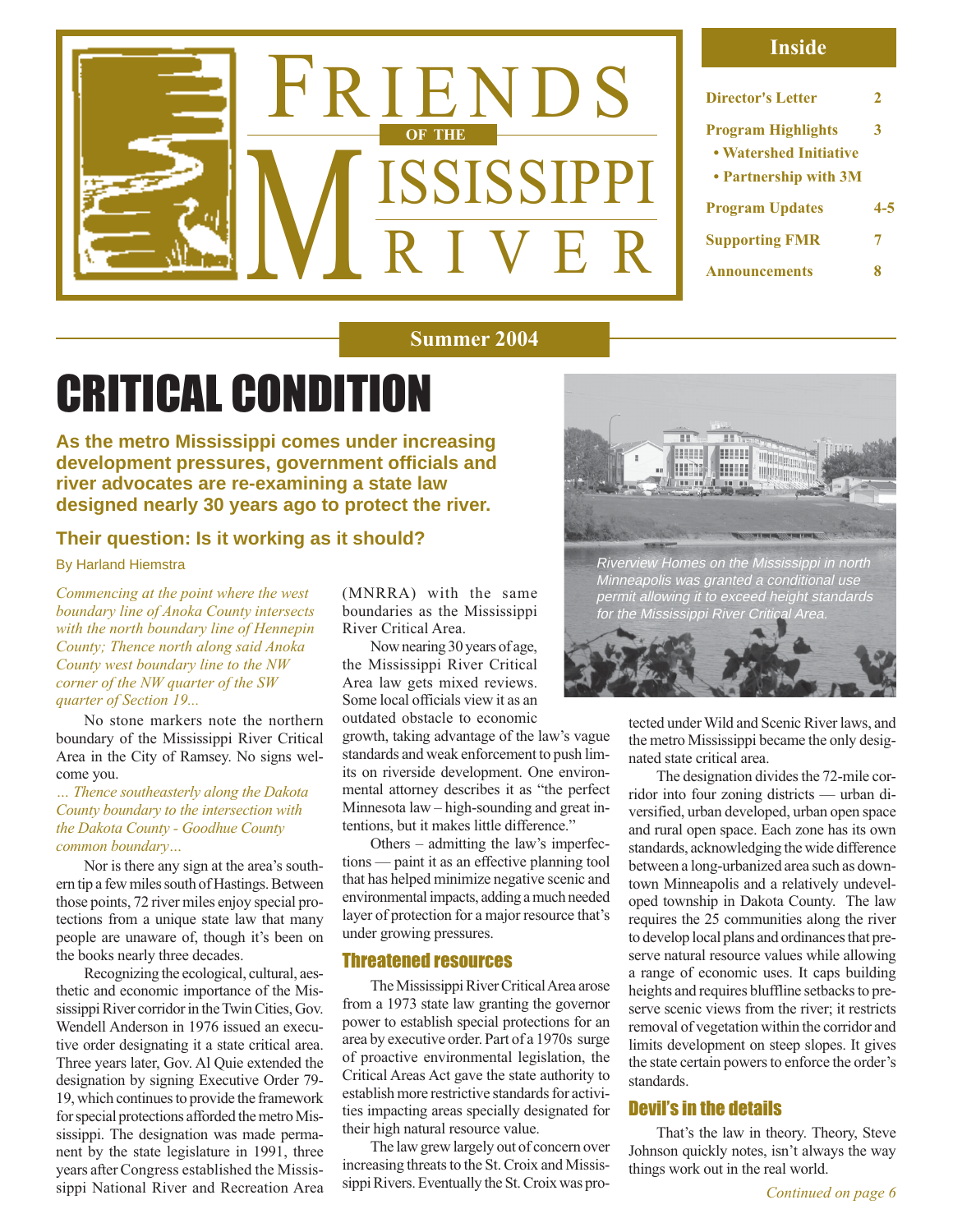

*46 East Fourth Street, Suite 606 St. Paul, MN 55101 Phone: 651/222-2193 Fax: 651/222-6005 E-mail: info@fmr.org*

#### *MISSION:*

Friends of the Mississippi River (FMR) advocates a new vision for the Mississippi, especially the river and its watershed in the Twin Cities metropolitan area. Through active leadership and education, FMR seeks to preserve and restore the river's fish and wildlife, its vital floodplains and scenic bluffs, its natural and cultural treasures, its beauty and its romance. We envision a river on which small boats are safe and welcome, to which we have clear and easy access and in which we can safely swim and fish. We envision a river that is cleaner, healthier, more alive and more inviting, a river no one can ignore or take for granted.

#### *BOARD OF DIRECTORS:*

Phil Riveness, *Chair* Dr. John O. Anfinson, *Vice Chair* Perry McGowan, *Treasurer* Candace Campbell, *Secretary* Stewart Crosby George Dunn Forrest Flint Peter Gove Kate Jaycox Hokan Miller Lynn Moratzka Ron Nargang Dr. Michael T. Osterholm Lu Ann Stoffel Terra Thompson Deanna Wiener

#### *STAFF:*

Whitney Clark*, Executive Director* Dennis Davidson, *Challenge Event Manager* Katie Galloway*, Volunteer Coordinator* Heather Haynes, *Development Director* Daniel Huff, *Watershed Program Director* Irene Jones, *Outreach Director* Linda LaBarre, *Office Manager* Tom Lewanski*, Conservation Director* Gabe Ormsby, *Internet & Data Systems Mgr.* Karen Schik, *Restoration Ecologist* Beth Storey, *Watershed Education Coordinator*





Whitney Clark, Executive Director

#### **hat is it that you love about the Mississippi River?** *W*

In towns up and down the Upper Mississippi, the riverfront revival is in full swing. Communities whose riverfronts lay dormant, underutilized and underappreciated for decades are now discovering the great river is an amenity and a core asset around which to build their identity and civic life. This summer's Grand Excursion was designed to promote and build upon an estimated five billion dollars worth of recent development, both public and private, along the river.

But this powerful impulse to embrace the river carries both risk and reward. Those qualities that convey such an authentic sense of place can easily be obliterated by poor planning and design. Citizens and elected officials should be thinking about which characteristics of the river they value and want to celebrate. Scenic beauty, public access, historic places and natural areas are some of the elements that make the river an authentic place.

Unfortunately, in too many communities, developers are being allowed to privatize and degrade the river's special qualities. Anticipating this trend, the Minnesota Legislature in 1976 enacted the Critical Areas law which recognized the Mississippi as a natural, scenic and recreational asset of statewide significance and established a legal framework for protecting those values while providing for growth and development. According to the law, communities along the river are required to develop critical area plans that express their vision for their riverfronts. The law gives the Minnesota Department of Natural Resources the authority to approve and enforce those plans.

As an advocate and watchdog for the river and those who care about it, Friends of the Mississippi River (FMR) is working in many communities in the Twin Cities to help them protect and enhance the qualities they love about their river. For example in north Minneapolis we are leading a public process to study the feasibility and cost of redeveloping the 48-acre, city-owned Upper Harbor Terminal into a new riverfront park and residential neighborhood. In the communities of St. Paul Park and Grey Cloud Township, FMR is working with a local citizens group to significantly modify a massive new residential subdivision known as "River's Edge," which is proposed for the bluff overlooking a beautiful and undisturbed backwater bay. The proposal is grossly inconsistent with state critical area law.

"Citizens and elected officials should be thinking about which characteristics of the river they value and want to celebrate. Scenic beauty, public access, historic places and natural areas are some of the elements that make the river an authentic place."

Mark Twain was on to something when he said, "The face of the river, in time, became a wonderful book . . .which told its mind to me without reserve, delivering its most cherished secrets as clearly as if it had uttered them with a voice. And it was not a book to be read once and thrown aside, for it had a new story to tell every day."

The story that the Mississippi River tells us today is an epic with its beginnings in the mists of pre-history and with its ending as yet unwritten. We get to choose how this chapter comes out. Let's pass a healthy, scenic and publicly accessible river on to the next generation of readers of this great story.

*Whitney Clark can be contacted at 651/222-2193 x13 or wclark@fmr.org*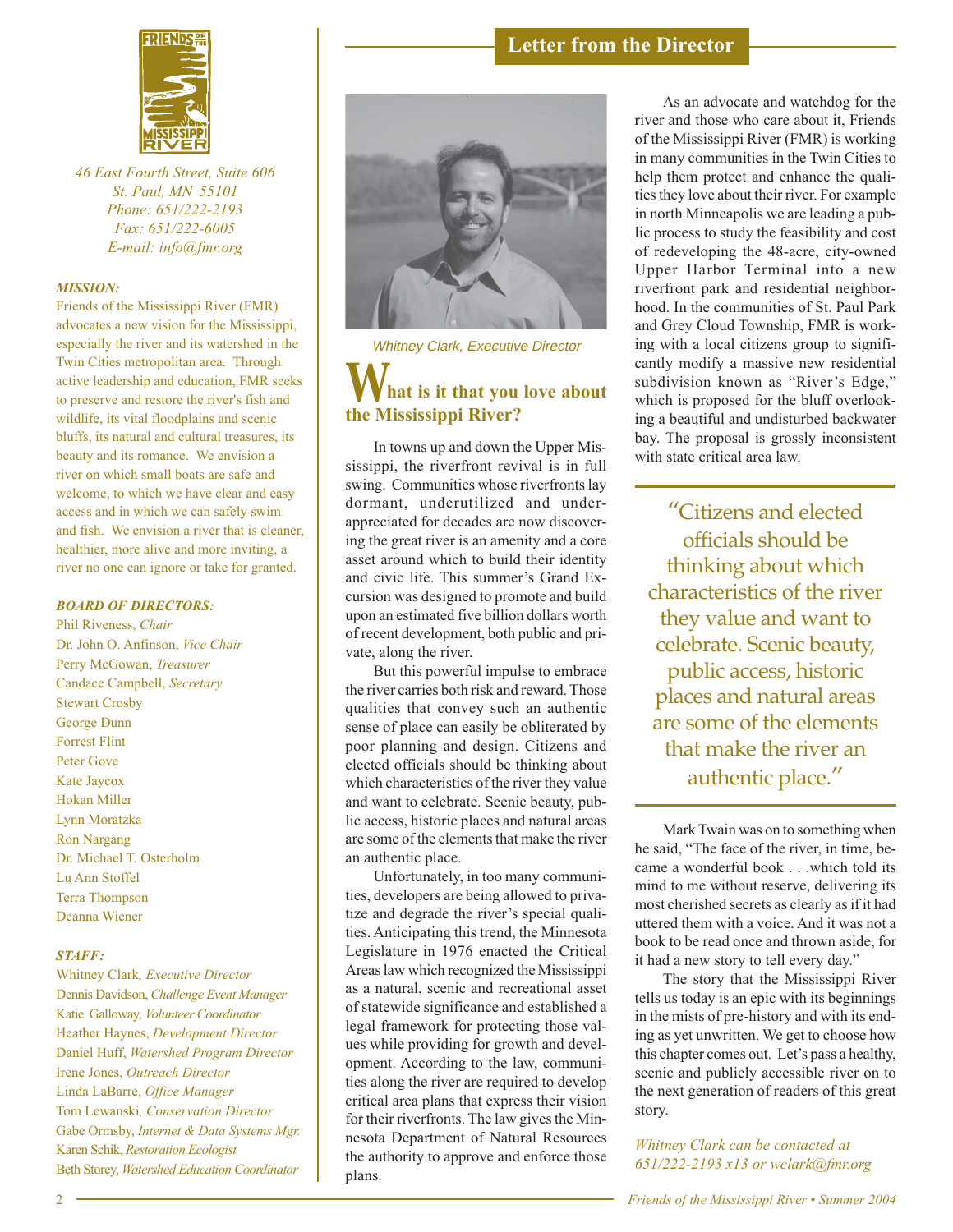### FMR's Watershed Initiative Sets a Course

"When you know what I know, you get a reverse osmosis (water) filter" stated Tom Lewanski, FMR's Conservation Director and resident of Ninniger Township outside of Hastings. Tom first became concerned about his drinking water supply after learning about a study that was completed two years ago by Dakota County that showed significant contamination of groundwater aquifers in the area around Hastings. As a father of three children, Tom was particularly concerned about the high levels of nitrate and pesticide residues found in wells around the area. The County's study linked the contamination to polluted runoff entering the Vermillion River and being carried downstream, where it seeps into the groundwater that feeds the wells for the City of Hastings and surrounding townships. Although their residents are impacted by this water pollution, these communities have no control over what happens upstream of their borders.

#### Watershed Work in Action

More than 80 local citizens attended a meeting about the future of the Vermillion River Watershed held in Apple Valley on July 19th. The meeting was hosted by FMR, the City of Apple Valley, and Kevin Bigalke of the Vermillion River Watershed Planning Commission.

The workshop featured a presentation on the Vermillion River and its watershed, including a discussion about issues facing the river and strategies for improving it. Workshop participants had the opportunity to discuss concerns about the river and watershed and to provide feedback on the draft watershed plan being developed by the Vermillion Watershed Joint Powers Organization.

"The turnout for this meeting exceeded our expectations," said Daniel Huff, FMR's Watershed Program Director. "There was an overwhelming sentiment that people care deeply about water resources and want to see them improved, even if it means an increase in taxes to pay for it."

Since most water quality issues can only be addressed at the watershed level, FMR has embarked upon an effort to address this and other water quality issues through its recently launched Watershed Initiative. Focusing on two watersheds, Rice Creek in the north metro and the Vermillion River in the south metro, the Watershed Initiative is



North Creek, a tributary of the Vermillion River, is threatened by increased runoff pollution from rapid urban development.

working to promote change by connecting the dots between the sources of pollution and their impacts downstream. In the Vermillion River Watershed, FMR is focusing on three issues: protecting the river's outstanding trout population, reducing impairment from fecal bacteria and protecting drinking water. In the Rice Creek Watershed we are working to improve lake quality and overall water quality in the creek that empties into the Mississippi River just upstream of where the cities of Minneapolis and St. Paul take in their drinking water.

A major issue for both watersheds is the tremendous growth experienced by their developing suburbs. Rice Creek Watershed, with the rapidly urbanizing communities of Blaine, Forest Lake, Lino Lakes and Hugo, is expected to add another 100,000 people over the next 25 years. The Vermillion River Watershed, through the growth of the communities of Lakeville, Farmington and Apple Valley, will double in population; adding another 150,000 residents during the same period. In order to protect and improve water resources, FMR is advocating for changes to local policies and practices that impact stormwater management in rapidly growing areas, as well as already developed communities, within our target watersheds. By focusing at the watershed level, FMR hopes to influence policies at the local level where most land use decisions are made.

For more informtion on FMR's Watershed Initiative, please visit FMR's website or contact Daniel Huff at 651/222- 2193 x18 or dhuff@fmr.org.

### FMR Launches New Partnership with 3M

FMR is pleased to announce an exciting new partnership with the 3M Corporation. FMR is working with 3M to restore and manage natural areas that the company owns along the Mississippi River in Cottage Grove. To begin the project, FMR developed an ecological management plan for natural areas on the property.

The management plan evaluated the ecological condition of existing natural areas on a portion of the facility and identified management and restoration steps needed to improve the ecological health of the site. The site contains sand-gravel dry prairie, a small stream, and forested areas. "The natural communities on 3M's site provide habitat for many animals and plants," noted Karen Schik, FMR's Restoration Ecologist. "This area serves as an important corridor between Cottage Grove Ravine Regional Park and the Mississippi."

FMR will serve as the project manager for the restoration efforts and will lead several activities to improve the area, including conducting prescribed burns and working with 3M employees to remove buckthorn and other exotic invasive plants.

"There are several enthusiastic 3M employees who are interested in the project and want to keep it moving forward," said FMR's Conservation Director Tom Lewanski. "These folks care about the animals and plants that they share the property with, and having an internal group of employees to adopt and care about the project is vital."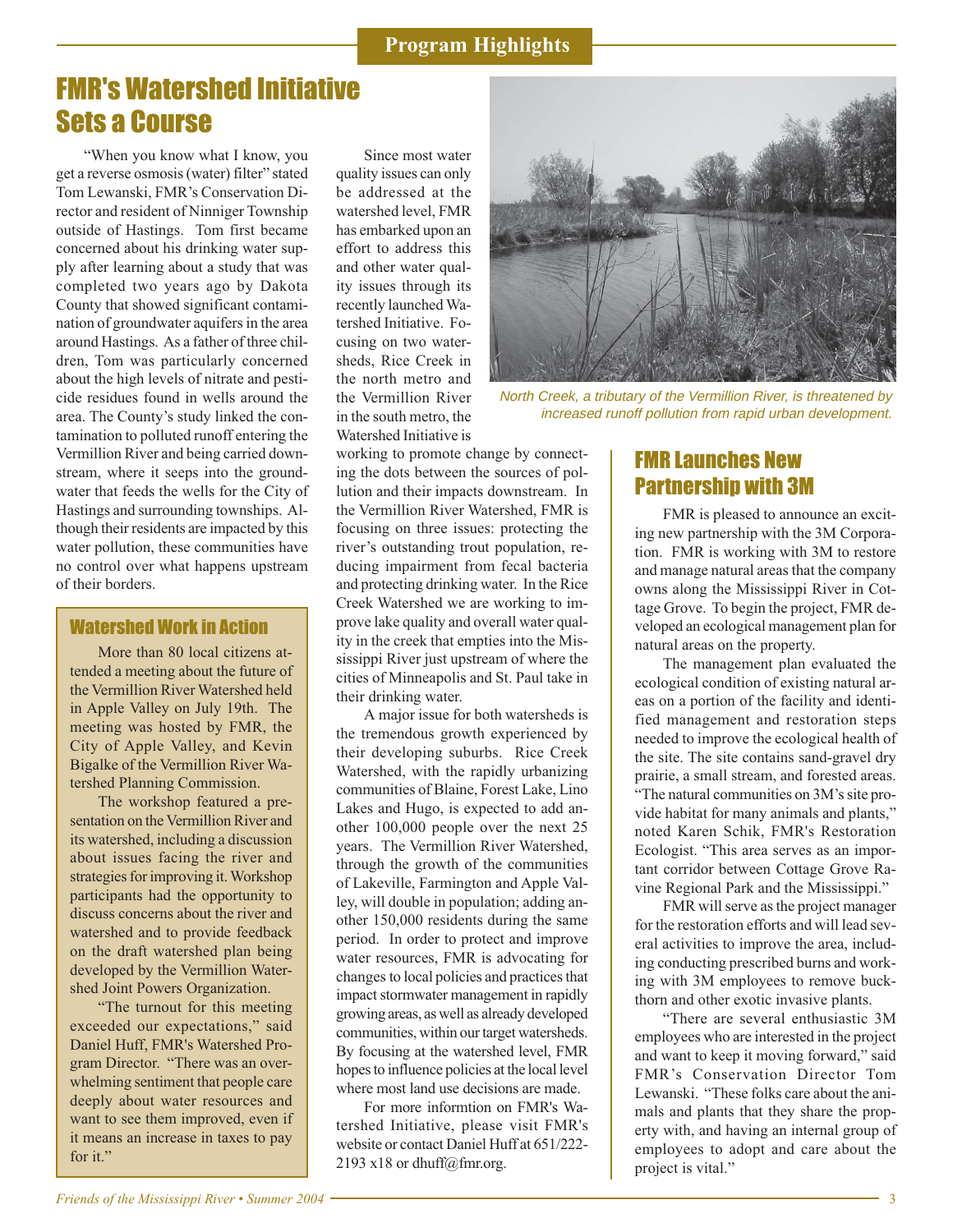#### **Program Updates**

#### Exploring the Future of Minneapolis' Upper Harbor Terminal

FMR recently completed a redevelopment study of the Upper Harbor Terminal a city-owned site on the Mississippi River in north Minneapolis. The purpose of the study, which was coordinated by FMR in partnership with American Rivers and the City of Minneapolis, was to explore and design potential redevelopment scenarios for the 48-acre site and surrounding area, building upon the foundation established in Minneapolis' *Above the Falls Master Plan*, which calls for converting many of the industrial land uses along the river into parks, housing and commercial development.

Over 100 stakeholders representing a broad spectrum of community and river interests participated in two public input workshops and a three-day design charrette led by Hoisington Koegler Group, inc. earlier this year as part of the study. Three design concept alternatives were created during the charrette and then tested for feasibility against today's market forces and infrastructure realities.

A report outlining the results of the study had three key findings, as well as a suggested list of next steps to employ if and when the city decides to close the terminal and redevelop. The primary finding was that land use transformation and housing redevelopment of the UHT site is complex, but it has market viability, and no insurmountable physical obstacles to redevelopment were discovered through the study. Additionally, the study found that strong collaboration between the City and Park Board will be pivotal for redevelopment to occur, and that because of the pioneering nature of redeveloping the UHT site, significant up-front investment in core infrastructure and amenities will need to occur in order for the project to succeed.

The results of the study will be formally presented to the City Council, the Park Board, and the Minneapolis Planning Commission in August. This particular study did not deal with the overall question of the pros, cons and implications of closing the Upper Harbor Terminal operation (although impacts of closing the terminal are being explored separately). Rather, it is intended to provide background information and a community-driven set of design options that will inform the City's discussion about the site's potential future.

FMR was pleased to have this opportunity to work proactively with the City on riverfront planning. "Too often developers arrive with fully baked proposals, making it difficult for citizens or public officials to provide meaningful input," said Irene Jones, FMR Outreach Director and coordinator for the study. "By getting out ahead of the curve, the community can forge a strong vision that will be supported by a majority of stakeholders."

The study was funded by the City of Minneapolis, the Mississippi Watershed Management Organization, American Rivers, the Carolyn Foundation, the Patrick and Aimee Butler Family Foundation, the McKnight Foundation, and the Irwin Andrew Porter Foundation.

For more information about the study or to download the report, please go to www.fmr.org/uht.html, or contact Irene Jones at 651/222-2193 x11 or by email at ijones@fmr.org.

#### Testing the Waters

Friends of the Mississippi River is partnering with Dakota County to coordinate the County's award winning Wetland Health Evaluation Program (WHEP). In partnership with Hennepin County, the Minnesota Pollution Control Agency, the U.S. Fish and Wildlife Service, and Dakota County, FMR has been organizing teams of volunteers to monitor wetlands in Dakota County. Volunteers learn plant and insect identification skills while working with a community-based team to collect important data and study the ecological health of area wetlands.

Individuals interested in volunteering with WHEP are invited to join a citizen monitoring team throughout the summer months. Monitoring is conducted in June and July with some lab studies done in August. All equipment is provided and no prior science background is required. Hennepin County also coordinates monitoring teams in Minneapolis and several other west-metro suburbs.

For more information, call Katie Galloway at 651/222-2193 x14 or email her at kgallowa@fmr.org. You may also find more information about the program by visiting www.mnwhep.org.

#### Pine Bend Bluffs SNA Dedication

On May 8, The Minnesota Department of Natural Resources formally dedicated the Pine Bend Bluffs Scientific and Natural Area (SNA), located along the Mississippi River in Inver Grove Heights. The 185-acre SNA is home to beautiful oak forests, rare prairie remnants, seepage swamps, and some of the most spectacular views of the river valley in the Twin Cities. In addition to a formal dedication, the event also included a hiking tour, and for the early risers, a pre-dedication birding hike was organized at the site by FMR.

The acquisition and development of this SNA was the result of a partnership, which included FMR, the Trust for Public Land, the SNA and Metro Greenways programs at the Minnesota DNR, Dakota County, the City of Inver Grove Heights, and the former landowners.

The Pine Bend Bluffs contain some of the highest quality habitat in the sevencounty region. FMR has also been working with several of the private landowners near the SNA to manage, enhance, and restore the natural areas along this stretch of the river.

For more information on the Pine Bend Bluffs Scientific and Natural Area, please visit www.fmr.org/pbptnrs/.



Volunteers enjoyed getting into deep water for a Wetland Health Evaluation Program (WHEP) training this past Spring.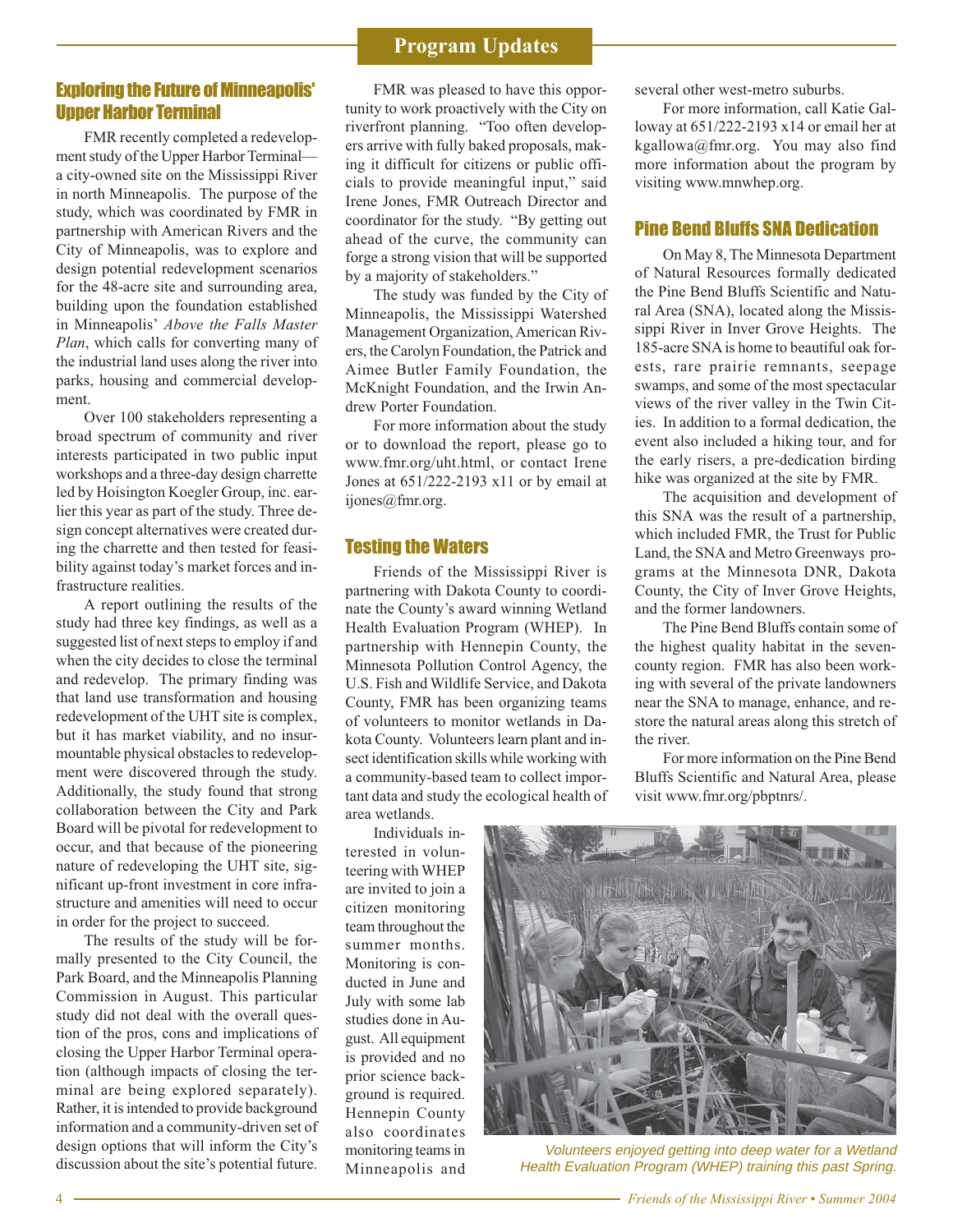#### **Program Updates**

#### Gorge Steward Update

The oak savanna restoration site at 36th Street and West River Parkway in Minneapolis got a boost this spring when 100 Gorge Stewards and other volunteers participated in a planting event organized by Great River Greening. More than 5,000 prairie plugs, many raised up from seed collected by the stewards at the site last fall, were installed around the perimeter of a favorite picnic spot in the savanna.

This summer the Gorge Stewards project will embark on a new approach to gorge protection and restoration efforts the "Foray Model." Small groups of volunteers will carry out projects under the leadership of other trained stewards with the goal of enhancing current protection efforts at the oak savanna and other key gorge sites. Forays will involve a variety of activities including invasive species removal, seed collection, weeding planted areas, litter clean-ups, ecological surveys and more.

For more information about Gorge Stewards activities, contact Beth Storey at 651/222-2193 x16 or bstorey@fmr.org or visit www.fmr.org/stewards.html.

#### Water Quality Workshop with Hmong American Partnership

Immigrants from Laos maintain a close relationship to local water resources. The Minnesota DNR estimates that more than 70% of Hmong people fish for food or recreation, and the use of park resources among Hmong community members is high. Hmong immigrants also have a long agricultural tradition. They create backyard gardens as a way to preserve cultural identity and provide fresh vegetables for their families. Many Hmong gardeners have a tradition of chemical-free growing, but pesticide and herbicide use is on the rise among this immigrant community.

With these things in mind, FMR copresented a water quality workshop to students at Hmong American Partnership last Spring. The workshop provided information about gardening practices that reduce the amount of polluted runoff flowing into local waterways, backyard composting, safer fish cleaning practices, as well as the proper use and disposal of household chemicals.

The workshop was co-presented by Deborah Carter of the Ramsey County Department of Public Health, and Choua Vang who served as the interpreter.



#### Volunteers Dig in Along the River

Throughout the past several months, FMR has worked with hundreds of volunteers to protect and restore several natural areas in Dakota County. Thanks to their contributions and the support from many partner agencies, habitats at three important sites are more diverse and ecologically stable.

Last October FMR partnered with Great River Greening and Flint Hills Resources to restore 15 acres of woodland at the Pine Bend Bluffs in Rosemount. More than 100 volunteers joined us for a buckthorn removal event at the site, helping to enhance the natural plant communities of the area.

FMR has also been working with the DNR and the Met Council on a comprehensive restoration project along the Vermillion River at the Empire Wastewater Treatment Plant north of Farmington. Two planting events have been held since November with 70 volunteers helping to plant over 1,000 trees and shrubs in order to revegetate and stabilize the once severely eroded banks of the Vermillion – an important trout stream and tributary to the Mississippi.

A great deal of work has also been carried out at the Hastings River Flats Park. FMR developed an ecological management plan for the park and has been working with the City of Hastings on several restoration projects. In March FMR partnered with Great River Greening for a buckthorn removal event with almost 100 volunteers coming out to remove the problematic species from the floodplain forest. Two planting events have also been held along Lake Rebecca, with over 80 volunteers helping to plant native species that will provide habitat for wildlife and filter runoff from the park. In addition, over 30 acres of the park on which large petroleum tanks used to sit were seeded last fall with wet prairie species.

FMR will continue to focus many of our restoration efforts in Dakota County and plans to hold more volunteer events this Fall. For more information about restoration events and other volunteer opportunities, please visit FMR's website at www.fmr.org or contact Katie Galloway at 651/222-2193  $x14$  or kgallowa@fmr.org.

#### Proposed Development Would Degrade River

Paddlers and anglers who venture south of the I-494 Bridge on the Mississippi River are often surprised when they discover the quiet, secluded system of backwaters, islands and braided channels that emerge along the east side of the river. Away from the busy navigation channel and with minimal disturbance to the floodplain and banks, this stretch of the river is a haven for birds and wildlife and a place that feels far away from city life.

A proposal to urbanize land along the river in St. Paul Park and Grey Cloud Island Township could dramatically change the character of this beautiful area and put other riverfront natural areas at risk from development. "River's Edge," a high-density mixed use development proposed by developer D.R. Horton, has been criticized by FMR, the Minnesota Department of Natural Resources (DNR) and others for its potential to damage bluffs, floodplains, natural springs, groundwater resources, and three bald eagle nests near the site.

In order to get around the environmental protection guaranteed this area by the Mississippi State Critical Areas Act, the developer is proposing to make unprecedented changes to the law by amending local critical area plans. Their goal is to change the level of protection (from highest to lowest) for lands within Grey Cloud Island Township, and if successful, other natural riverfront areas with the highest level of protection could also be at risk. FMR is working with a local citizens' group and other environmental organizations to encourage local elected officials and the DNR to fully protect this rare and special place.

For more information including links to related sites and media coverage, visit www.fmr.org/savethebay.html or contact Irene Jones at 651/222-2193 x11 or ijones@fmr.org.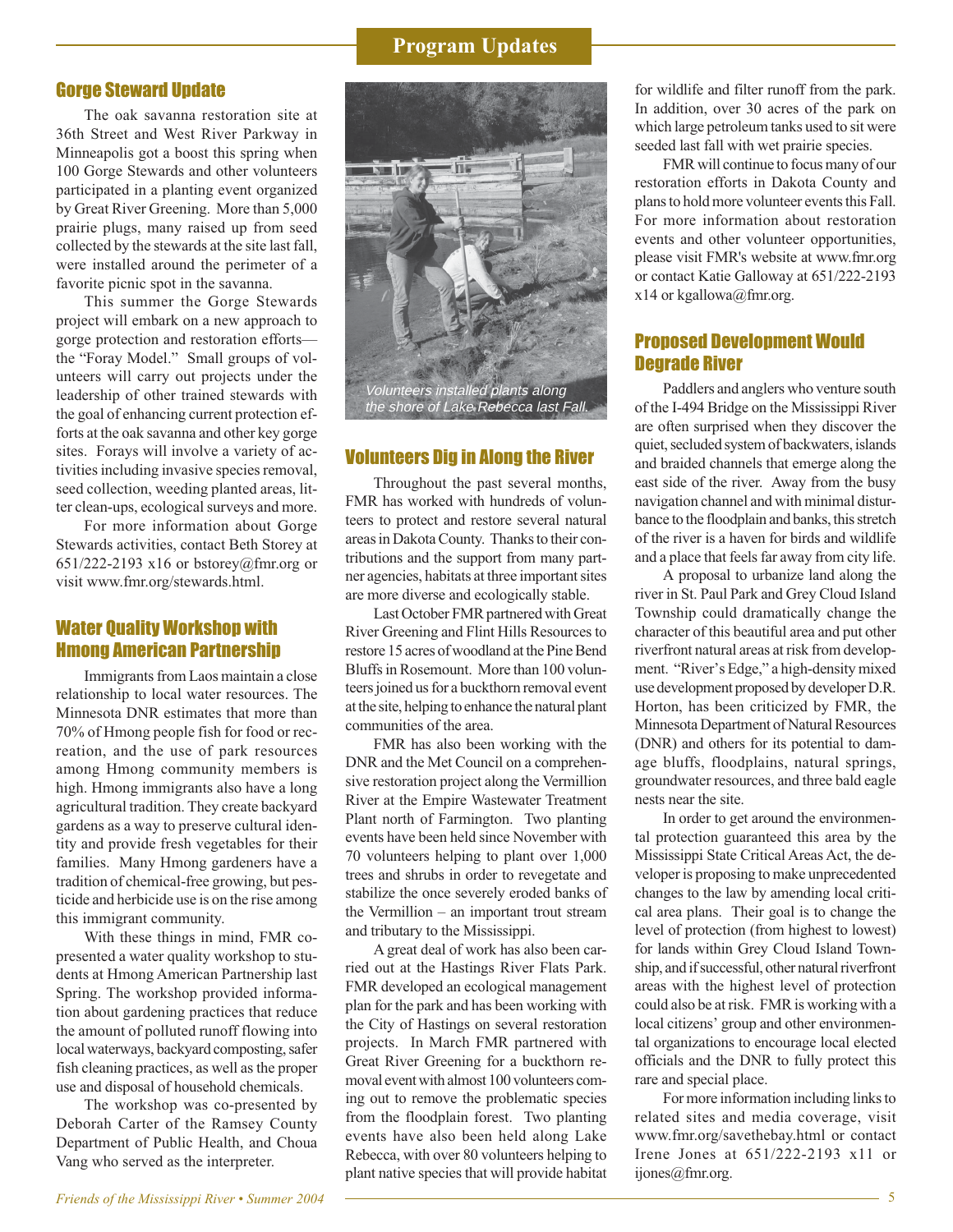### **Continued from Page 1 Cover Story**

From 1995 to 2004, Johnson oversaw the Minnesota DNR's Mississippi River Critical Area program. Now Stewardship Manager for the Mississippi National River and Recreation Area (MNRRA), Johnson believes the law has made a big difference. But he's not shy about its shortcomings.

When the order was first signed in 1976, it was a quick rampart thrown up to fend off immediate threats. Its broad standards were meant to be fleshed out in finer detail through subsequent rule-making. The intended followup never happened, Johnson notes. And that lack of detailed standards has given rise to a wide range of interpretations.

"It leaves us a place to have a lot of arguments," he says.

Communities or developers who push the law's limits have found loopholes. St. Paul issues conditional use permits; Cottage Grove hands out variances. Some cities and townships have done a good job of developing local plans and ordinances to carry out the law's intent. A few have thumbed their noses at it.

#### Hard to measure

On a blue June day when no one who knows or cares about the river wanted to be inside, nearly 20 people representing a range of government, nonprofit and private interests gathered at FMR's invitation to re-examine Mississippi River Critical Area laws and assess how they were working. Some described glaring examples of where the law had failed to protect natural resources or prevent an eyesore. Others suggested that the law's successes were hard to point to or quantify because they rely on what-if scenarios – what if the law hadn't been there with some protections, what would the metro Mississippi look like then?

"It's hard to judge a program like this," Johnson says. "For every bad development that went in, how many other bad develop-



A small backwater bay on the Mississippi in Grey Cloud Island Township is threatened by annexation and a proposal to urbanize the local riverfront.

ments didn't happen? That's a hard thing to measure."

Participants in the daylong discussion generally agreed that, to a large extent, growing development pressures along the metro Mississippi are the rewards of success in cleaning it up. A revitalized river is drawing people back to its banks up and down the 72 mile corridor at a time when denser housing is becoming more the norm. That creates its own unique set of challenges.

Acknowledging some positive impacts on a project level, the law's effectiveness in maintaining a healthy corridor is less clear. Jim Erkel, a land use attorney with the Minnesota Center for Environmental Advocacy (MCEA), fears that if all the impacts of all the individual developments throughout the corridor were added up, we'd see the integrity of a major ecological corridor being nibbled away at.

"Nobody's paying attention to the issue of cumulative impacts," Erkel says. "It's death by a thousand cuts."

#### A Tale of Two Cities

A few miles upstream of Minneapolis' birthplace in the powerful currents of St. Anthony Falls, city officials and local citizens are working with FMR and others to implement a bold vision that calls for parks and open space on both sides of the river. Some 25 river miles downstream in St. Paul Park and Grey Cloud Island Township, FMR is supporting citizen-led efforts to make sure development there doesn't unduly impact a unique backwater bay and surrounding oak woodlands.

The two efforts underscore the wide range of issues and circumstances encountered within the Mississippi River Critical Area. They also highlight the repertoire of

> approaches employed by FMR in addressing these issues.

"As older urbanized communities attempt to reclaim some of the river's natural qualities, others wrestle with development pressures that threaten the few remaining natural areas within the corridor," says Irene Jones, FMR's Outreach Director. "A one size fits all approach won't work. To protect the unique resources of the metro Mississippi, we have to be ready with a variety of tools and techniques."

When possible, FMR seeks opportunities to work

But in the view of some, the biggest current challenge facing the Mississippi River Critical Area may loom still larger than the issue of cumulative impacts: a changing political landscape in which the sense of collective responsibility toward the river as a shared asset has given way to demands for local control. The law itself is sound, they say; what's lacking is the political will to enforce it.

"When the Mississippi River Critical Area was designated nearly 30 years ago, it represented a profound recognition of the river's value and a sincere commitment to maintaining the contributions it makes to our regional quality of life," says FMR's Executive Director, Whitney Clark. "Our challenge now is to renew that commitment in a way that respects local wishes, without compromising the health of a resource that's of national, regional and statewide significance."

*Harland Hiemstra is a writer and communications consultant who lives near the river in Saint Paul Park.*

proactively with communities to plan for riverfront development that incorporates ecological design principles from the outset. In Minneapolis this approach has worked, and FMR recently organized a community design process and feasibility study for the 48-acre city-owned Upper Harbor Terminal site. FMR also led a similar community design process in South St. Paul in 2001.

In St. Paul Park and Grey Cloud Island Township, a mega-development has been proposed that threatens to undermine critical area law as well as damage important habitat. In spite of significant opposition from citizens and significant concerns raised by the DNR and others, public officials continue to move forward with approvals that will allow this development to become a reality as proposed. FMR's response has been to advocate for modifying the proposal and to organize citizens to do the same.

"It is truly ironic," added Jones, "that citizens of one community are striving to reestablish open space and public access along a stretch of river that has been severely degraded from decades of industial activity. Meanwhile, just a few miles downstream in a community that is fortunate enough to have a riverfront with rare oak savanna and bald eagle nests, city officials are downplaying the significance of natural habitat at the site in order to proceed with a massive development."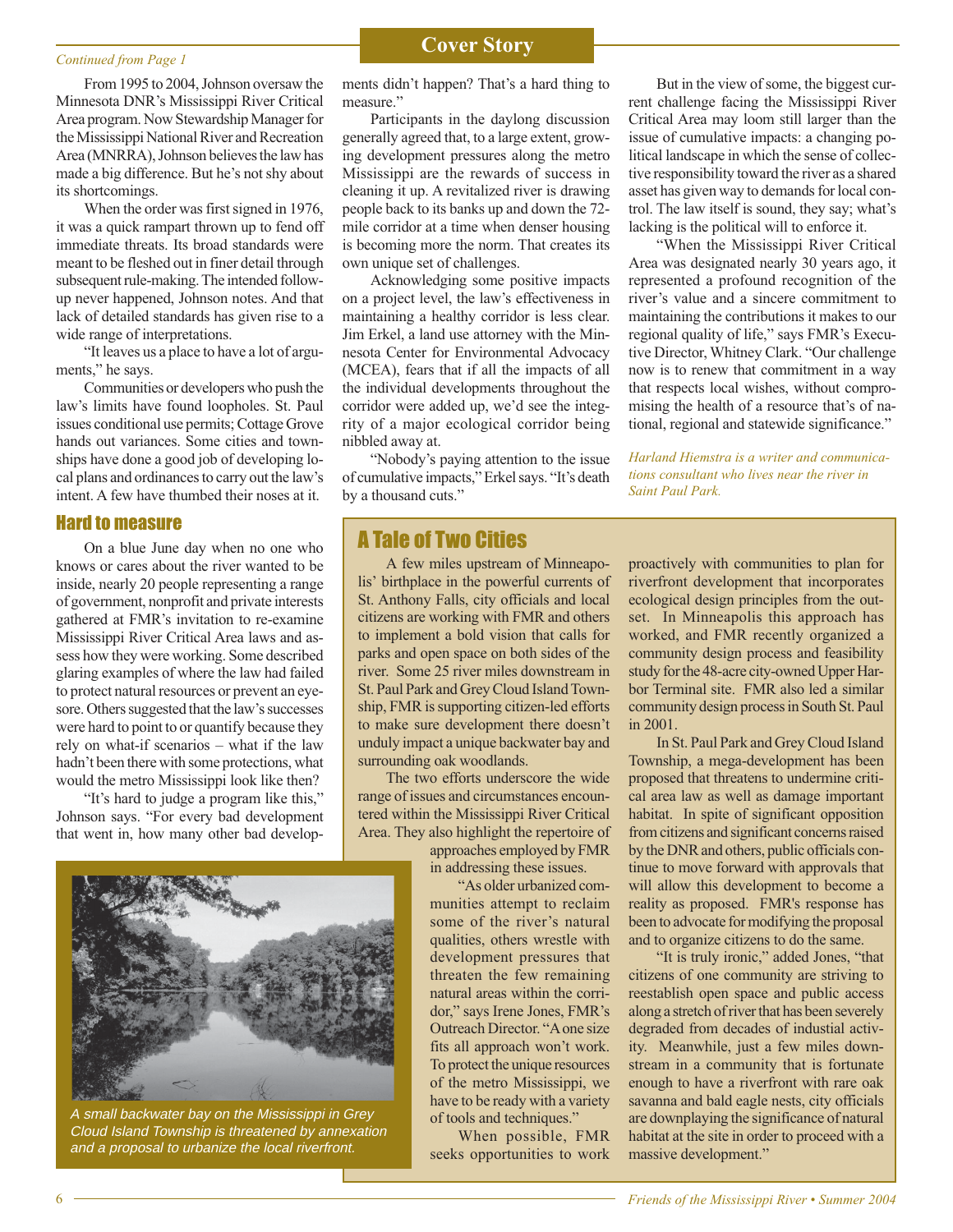#### **Supporting FMR**

### **Mississippi River Challenge** Challenge

This year marks the first ever Mississippi River Challenge. Approximately 300 paddlers will join FMR on August 7-8 for a 44-mile trip from Coon Rapids Dam to Grey Cloud Island, raising funds for river protection in the process. If you are unable to join the fun this year, we plan to hold the event again in 2005. Check out the Mississippi River Challenge website for more information about participating or volunteering for the event—www.mississippi-river-challenge.org.



*FMR would like to thank the following sponsors and partners for working with us to bring you the 2004 HealthPartners Mississippi River Challenge:*

#### **Title Sponsor: HealthPartners**

#### **Lead Sponsors:**

Mpls St Paul Magazine Famous Dave's Flint Hills Resources

Aggregate Industries American Canoe Association

#### **Supporting Sponsors and Partners:**

| <b>Bell Canoe Works</b>       |
|-------------------------------|
| <b>Bending Branches</b>       |
| <b>Big River Magazine</b>     |
| <b>Brookdale</b> Integrative  |
| Health                        |
| Canoe & Kayak Magazine        |
| <b>Canoe News</b>             |
| <b>Chanhassen Dinner</b>      |
| <b>Theatres</b>               |
| City of St. Paul Parks and    |
| Recreation                    |
| Clif Bar                      |
| ConsentiaHealth, Inc.         |
| <b>Granite Gear</b>           |
| <b>Harmony</b>                |
| <b>Historic Fort Snelling</b> |
| Hoigaards                     |

✄

Impressive Print Katadyn La Compagnie Last Cast Midwest Mountaineering Mill City Museum Minneapolis Park and Recreation Board Nexfor Fraser Papers Noran Neurological Northeast Bank NWHSU School of Massage Old Town Canoe Paddler Magazine Ramsey County Recreational Equipment, Inc. SeaKayaker Magazine Silent Sports Magazine Smith Sunglasses Stearns Stone Arch Apartments Summit Brewing Co. Three Rivers Park **District** Thule U of M Raptor Center U.S. Coast Guard Vine Park Brewing Wenonah Canoe Wild River Outfitters Yakima YWCA of Minneapolis

#### Thank-You Members

Thank you to all of our new and renewing members for your generous support this year! With your contributions of funds, resources, and volunteer time, Friends of the Mississippi River is accomplishing an incredible amount of work to protect and restore the river in 2004.

#### FMR Project Support

Do you feel passionate about a particular FMR program or project? Explore the idea of a designated or planned gift to support it by calling Heather Haynes, Director of Development, at 651/222-2193 x20.

Want to support your favorite project right away? Visit the website at www.fmr.org to donate online!

#### Plan Your Legacy

Is ensuring that the Mississippi River stays cleaner and healthier for your children and for future generations important to you? Consider joining the Friends of the Mississippi River Legacy Society. By making a planned gift or bequest, you can support long-term work to protect and conserve the river as it flows through the Twin Cities. Please call Heather Haynes, Director of Development, at 651/222- 2193 x20 for more information.

*Friends of the Mississippi*

**MINNESOTA**<br>Environmental Fund

*River is proud to be a member of the Minnesota Environmental Fund (www.mnenvirofund.org)*

## *It's a great time to become a Friend of the Mississippi River*

Join us — or continue our friendship — as we expand our efforts to protect the mighty Mississippi! All contributions to FMR are tax deductible. Please make checks payable to Friends of the Mississippi River and send them, along with this form, to*:* **46 E. Fourth St., Suite 606, St. Paul, MN 55101** *•* **651/222-2193**.

| Name    |     |              |                |
|---------|-----|--------------|----------------|
| Address |     |              |                |
| City    |     | <b>State</b> | $\mathsf{Zip}$ |
| Phone   | Fax | Email        |                |

Please send  $\Box$  Fish Poster or  $\Box$  Tote Bag (with donation of \$40 or more)

\* If you join or contribute at a level of \$40 or more, you can receive the beautiful, full-color FMR poster, "Native Fish of the Upper Mississippi River," or an attractive and sturdy totebag with FMR's logo on it. These items are also for sale individually. Contact FMR for information.

| $\Box$ \$5Youth       |                      |
|-----------------------|----------------------|
|                       | □ \$15Student/Senior |
|                       |                      |
| □ \$40Household*      |                      |
| $\Box$ \$50Sponsor    |                      |
| $\Box$ \$100Supporter |                      |
| □ \$500Sustainer      |                      |
| $\Box$ \$1,000+Patron |                      |

*Friends of the Mississippi River • Summer 2004* 7